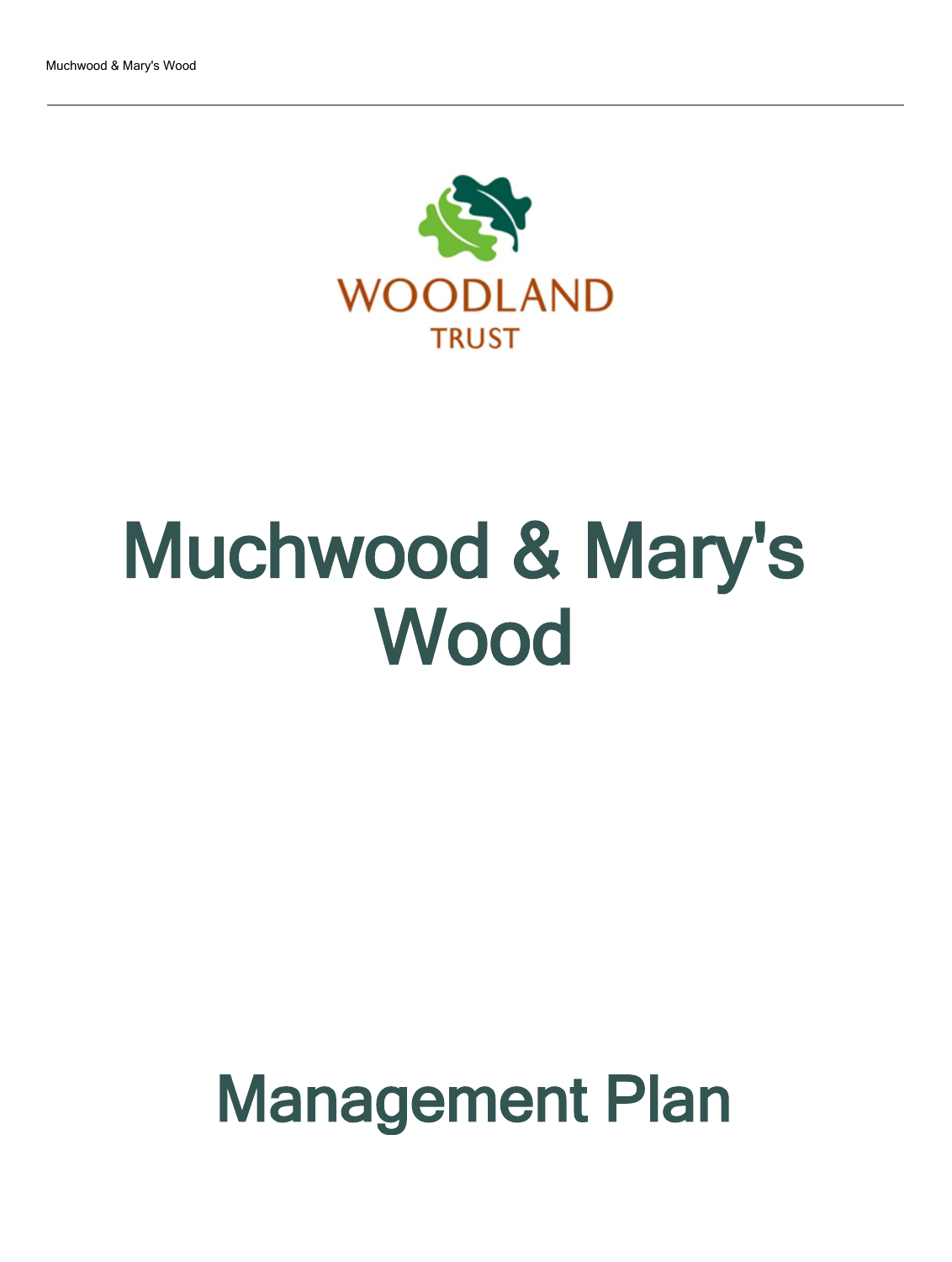# 2011-2016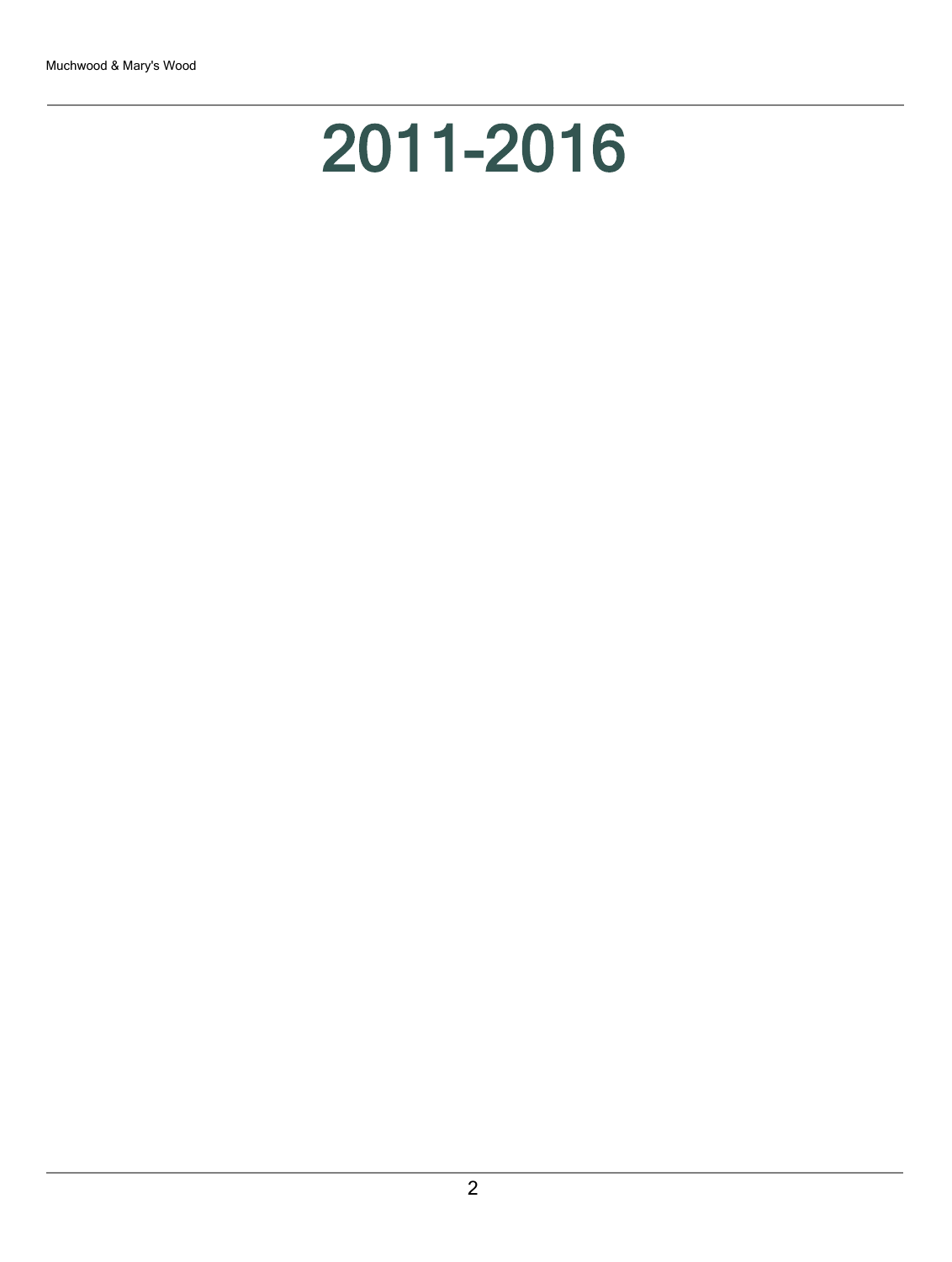#### MANAGEMENT PLAN - CONTENTS PAGE

Introduction

Plan review and updating

#### Woodland Management Approach

**Summary** 

- 1.0 Site details
- 2.0 Site description
	- 2.1 Summary Description
	- 2.2 Extended Description
- 3.0 Public access information
	- 3.1 Getting there
	- 3.2 Access / Walks
- 4.0 Long term policy
- 5.0 Key Features
	- 5.1 Informal Public Access
	- 5.2 Secondary Woodland
- 6.0 Work Programme

Appendix 1: Compartment descriptions **Glossary** 

# MAPS

Access Conservation Features Management

3

ITEM Page No.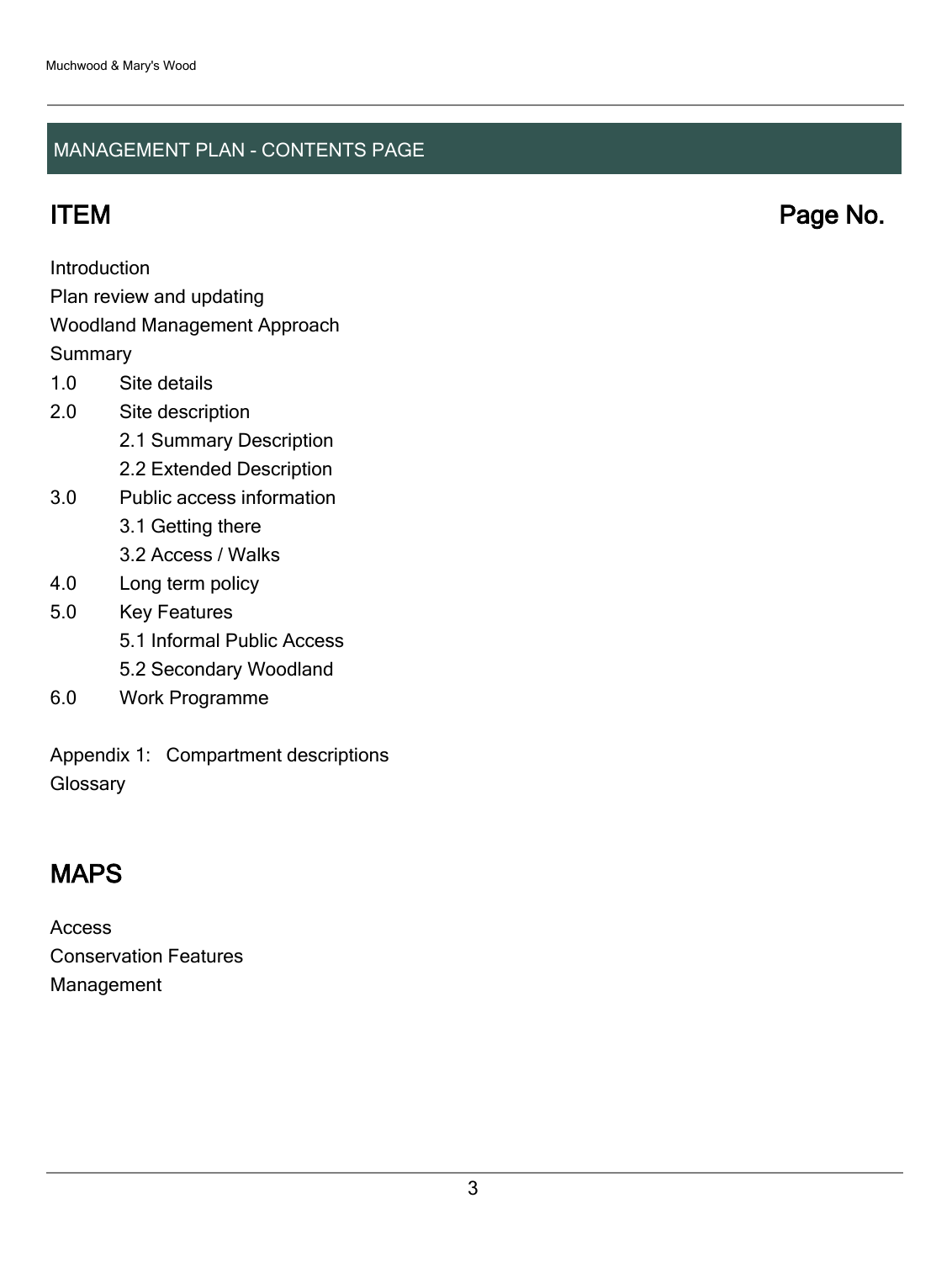# THE WOODLAND TRUST

# INTRODUCTION

The Trust's corporate aims and management approach guide the management of all the Trust's properties, and are described on Page 4. These determine basic management policies and methods, which apply to all sites unless specifically stated otherwise. Such policies include free public access; keeping local people informed of major proposed work; the retention of old trees and dead wood; and a desire for management to be as unobtrusive as possible. The Trust also has available Policy Statements covering a variety of woodland management issues.

The Trust's management plans are based on the identification of Key Features for the site and setting objectives for their management. A monitoring programme (not included in this plan) ensures that these objectives are met and any necessary management works are carried out.

Any legally confidential or sensitive species information about this site is not included in this version of the plan.

## PLAN REVIEW AND UPDATING

The information presented in this Management plan is held in a database which is continuously being amended and updated on our website. Consequently this printed version may quickly become out of date, particularly in relation to the planned work programme and on-going monitoring observations. Please either consult The Woodland Trust website [www.woodlandtrust.org.uk](http://www.woodlandtrust.org.uk/) or contact the Woodland Trust [\(wopsmail@woodlandtrust.org.uk](mailto:wopsmail@woodlandtrust.org.uk)) to confirm

details of the current management programme.

There is a formal review of this plan every 5 years and a summary of monitoring results can be obtained on request.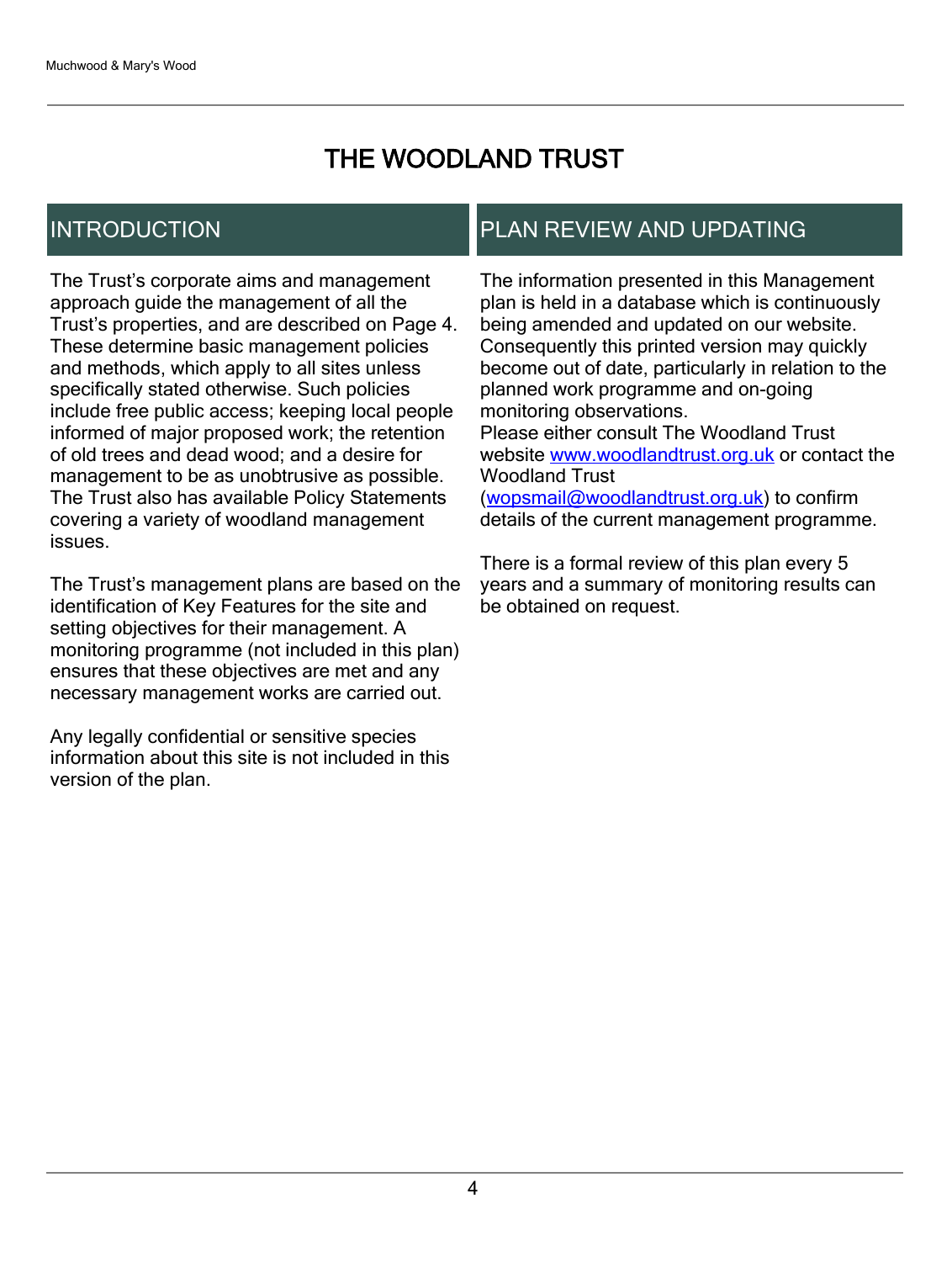# WOODLAND MANAGEMENT APPROACH

The management of our woods is based on our charitable purposes, and is therefore focused on improving woodland biodiversity and increasing peoples' understanding and enjoyment of woodland. Our strategic aims are to:

- Protect native woods, trees and their wildlife for the future
- Work with others to create more native woodlands and places rich in trees
- Inspire everyone to enjoy and value woods and trees

All our sites have a management plan which is freely accessible via our website [www.woodlandtrust.org.uk.](http://www.woodlandtrust.org.uk/) Our woods are managed to the UK Woodland Assurance Standard (UKWAS) and are certified with the Forest Stewardship Council® (FSC®) under licence FSC-C009406 and through independent audit.

In addition to the guidelines below we have specific guidance and policies on issues of woodland management which we review and update from time to time.

We recognise that all woods are different and that the management of our sites should also reflect their local landscape and where appropriate support local projects and initiatives. Guidelines like these provide a necessary overarching framework to guide the management of our sites but such management also requires decisions based on local circumstances and our Site Manager's intimate knowledge of each site.

The following guidelines help to direct our woodland management:

- 1. Our woods are managed to maintain their intrinsic key features of value and to reflect those of the surrounding landscape. We intervene when there is evidence that it is necessary to maintain or improve biodiversity and to further the development of more resilient woods and landscapes.
- 2. We establish new native woodland using both natural regeneration and tree planting, but largely the latter, particularly when there are opportunities for involving people.
- 3. We provide free public access to woods for quiet, informal recreation and our woods are managed to make them accessible, welcoming and safe.
- 4. The long term vision for our non-native plantations on ancient woodland sites is to restore them to predominantly native species composition and semi-natural structure, a vision that equally applies to our secondary woods.
- 5. Existing semi-natural open-ground and freshwater habitats are restored and maintained wherever their management can be sustained and new open ground habitats created where appropriate.
- 6. The heritage and cultural value of sites is taken into account in our management and, in particular, our ancient trees are retained for as long as possible.
- 7. Woods can offer the potential to generate income both from the sustainable harvesting of wood products and the delivery of other services. We will therefore consider the potential to generate income from our estate to help support our aims.
- 8. We work with neighbours, local people, organisations and other stakeholders in developing the management of our woods. We recognise the benefits of local community woodland ownership and management. Where appropriate we allow our woods to be used to support local woodland, conservation, education and access initiatives.
- 9. We use and offer the estate where appropriate, for the purpose of demonstration, evidence gathering and research associated with the conservation, recreational and sustainable management of woodlands. In particular we will develop and maintain a network of long-term monitoring sites across the estate.
- 10 Any activities we undertake will conform to sustainable forest management principles, be appropriate for the site and will be balanced with our primary objectives of enhancing the biodiversity and recreational value of our woods and the wider landscapes.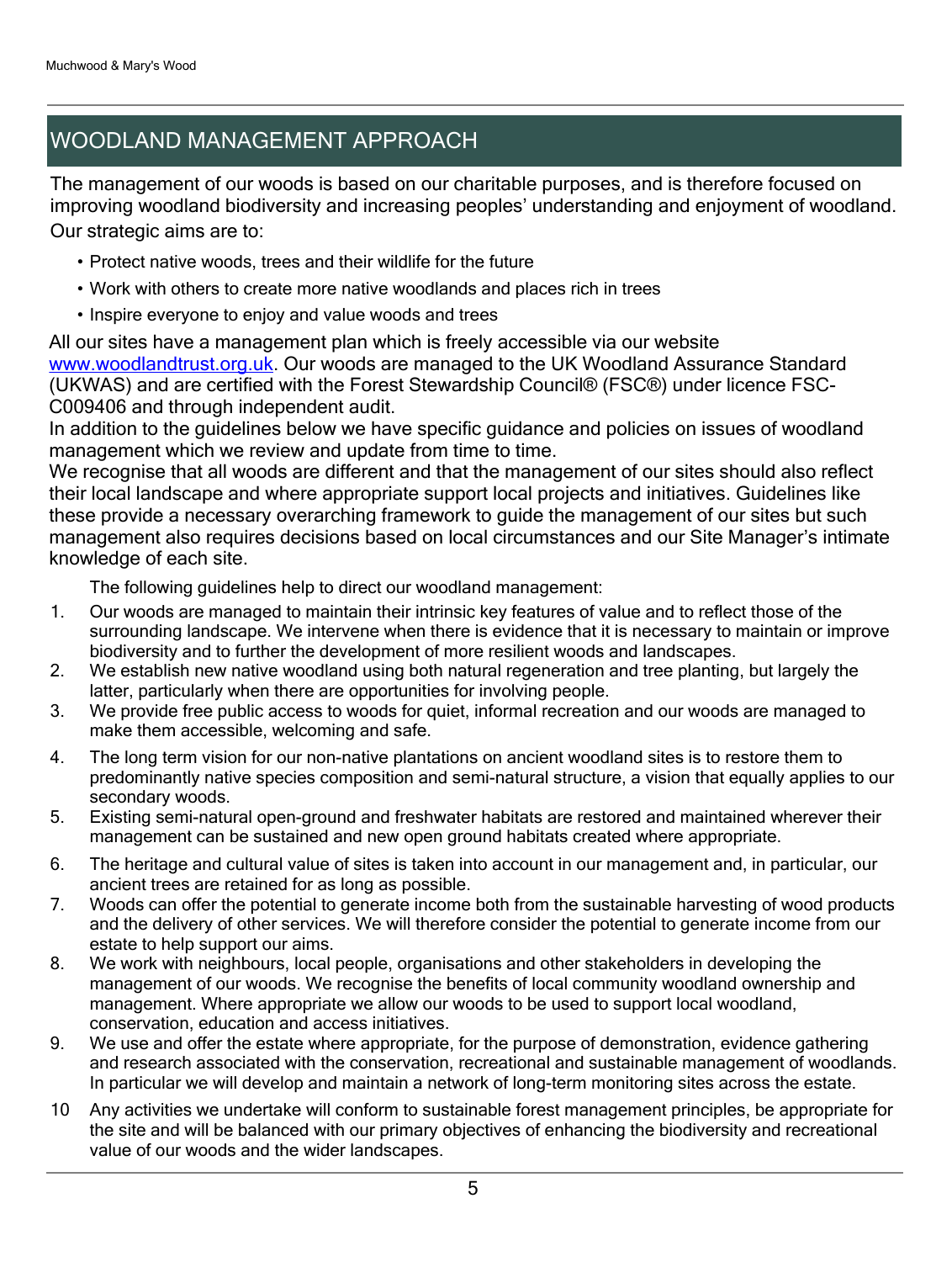# SUMMARY

This public management plan briefly describes the site, specifically mentions information on public access, sets out the long term policy and lists the Key Features which drive management actions. The Key Features are specific to this site - their significance is outlined together with their long (50 year+) and short (5 year) term objectives. The short term objectives are complemented by a detailed Work Programme for the period of this management plan. Detailed compartment descriptions are listed in the appendices which include any major management constraints and designations. A short glossary of technical terms is at the end. The Key Features and general woodland condition of this site are subject to a formal monitoring programme which is maintained in a central database. A summary of monitoring results is available on request.

## 1.0 SITE DETAILS

| Site name:      | Muchwood & Mary's Wood              |
|-----------------|-------------------------------------|
| Location:       | Ramsey                              |
| Grid reference: | TL294869, OS 1:50,000 Sheet No. 142 |
| Area:           | 2.06 hectares (5.09 acres)          |
| Designations:   |                                     |

# 2.0 SITE DESCRIPTION

#### 2.1 Summary Description

Muchwood and Mary's Wood is one of The Woodland Trust's 'Woods on Your Doorstep' woodlands, planted to commemorate the Millennium. This young woodland lies 1.5 miles north-east of Ramsey in Cambridgeshire, and includes a wildflower meadow, which provides great views of Peterborough Cathedral.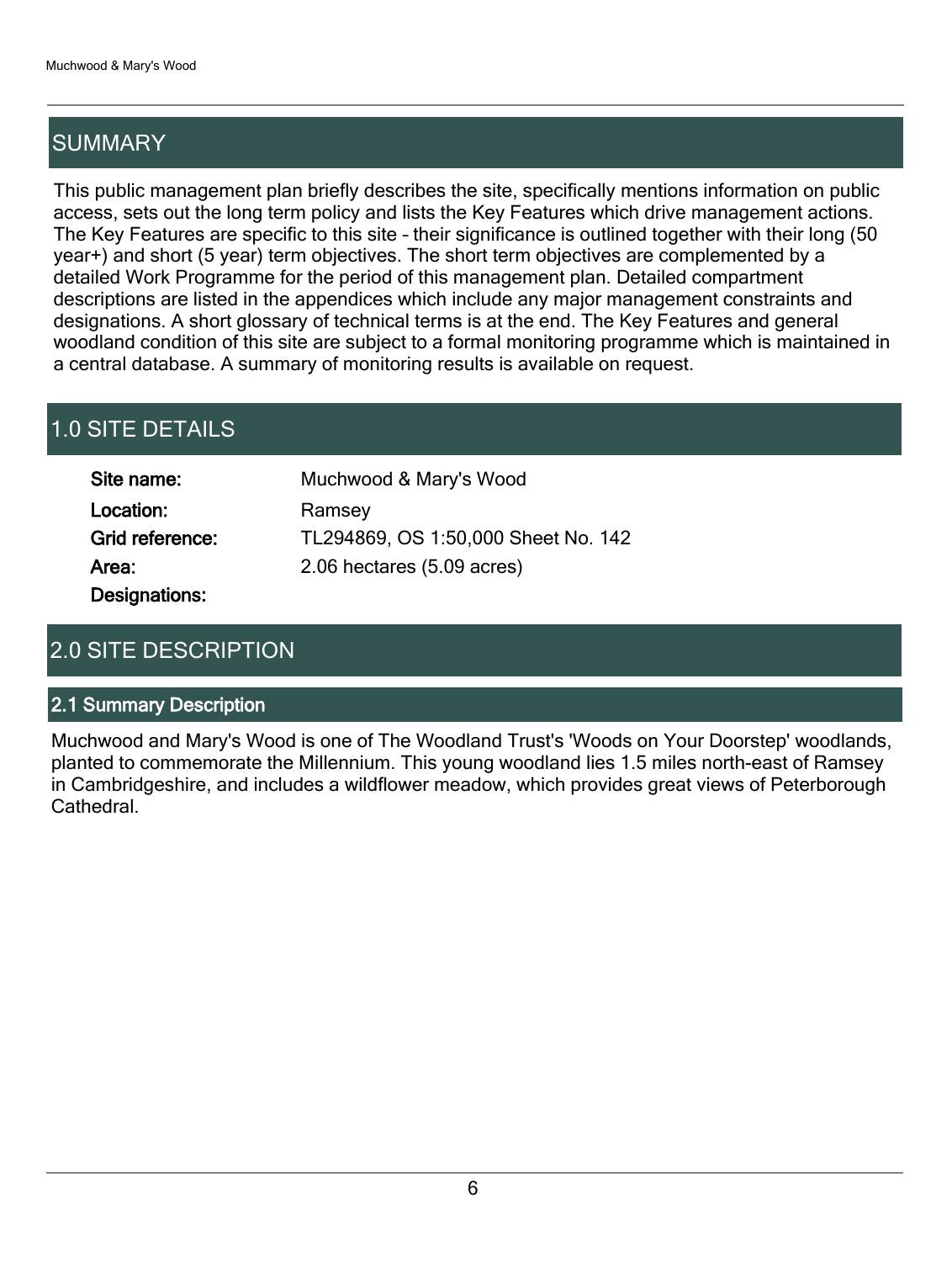#### 2.2 Extended Description

Muchwood and Mary's is a small 2 hectare site, located 1.5 miles Northeast of village of Ramsey in Cambridgeshire. It was purchased by the Woodland Trust in December 1997 as part of The Woodland Trust's Woods on Your Doorstep' (WOYD) millennium project. It was planted in November 1998, the main species being oak, ash and field maple. A public tree planting event took place on 14th November. The name Muchwood comes from the name of the road forming the southern boundary of the site. Mary's comes from Mrs K Mary Burstall (nee Simmons) the late mother of Miss Patricia Burstall, a local resident and donor towards the site. The northern third of the site is known as Mary's Wood, and present in this area is a small meadow. The meadow is the Millennium feature, a unique element built into the design of all the Millennium WOYD sites. Views over to Peterborough Cathedral (eleven miles away) can be had from this point.

The site is on the fenland edge and is comprised of fertile organic soils. The landscape is fairly flat but is relatively well hedged with trees within them. There are few other woods locally though. Local people were instrumental in the design and raising funds towards the site. A car park for up to six vehicles is available off Bodsey Toll Road, the eastern boundary. A circular path can be taken through the site from the car park

The site was formerly part of a large arable field from which it was split. Immediately to the west is a designated green burial site, where the first burials and tree planting took place in 2002.

## 3.0 PUBLIC ACCESS INFORMATION

#### 3.1 Getting there

Muchwood and Mary's Wood lies 1.5 miles north-east of Ramsey, Cambridgeshire along minor roads with no footpaths. A gravel car park is provided off Bodsey Toll Road with a 2 metre high height barrier. There is over 600m of paths forming a circular walk around the site. The paths are level and generally in good condition although not surfaced.

The nearest public transport stops (buses) are in Ramsey. For bus times contact Travel Line on 0871 2002233 or www.traveline.org.uk

Public toilets are available in the Library, School Lane, Ramsey, 1.5miles away. For opening hours see www.cambridgeshire.gov.uk

#### 3.2 Access / Walks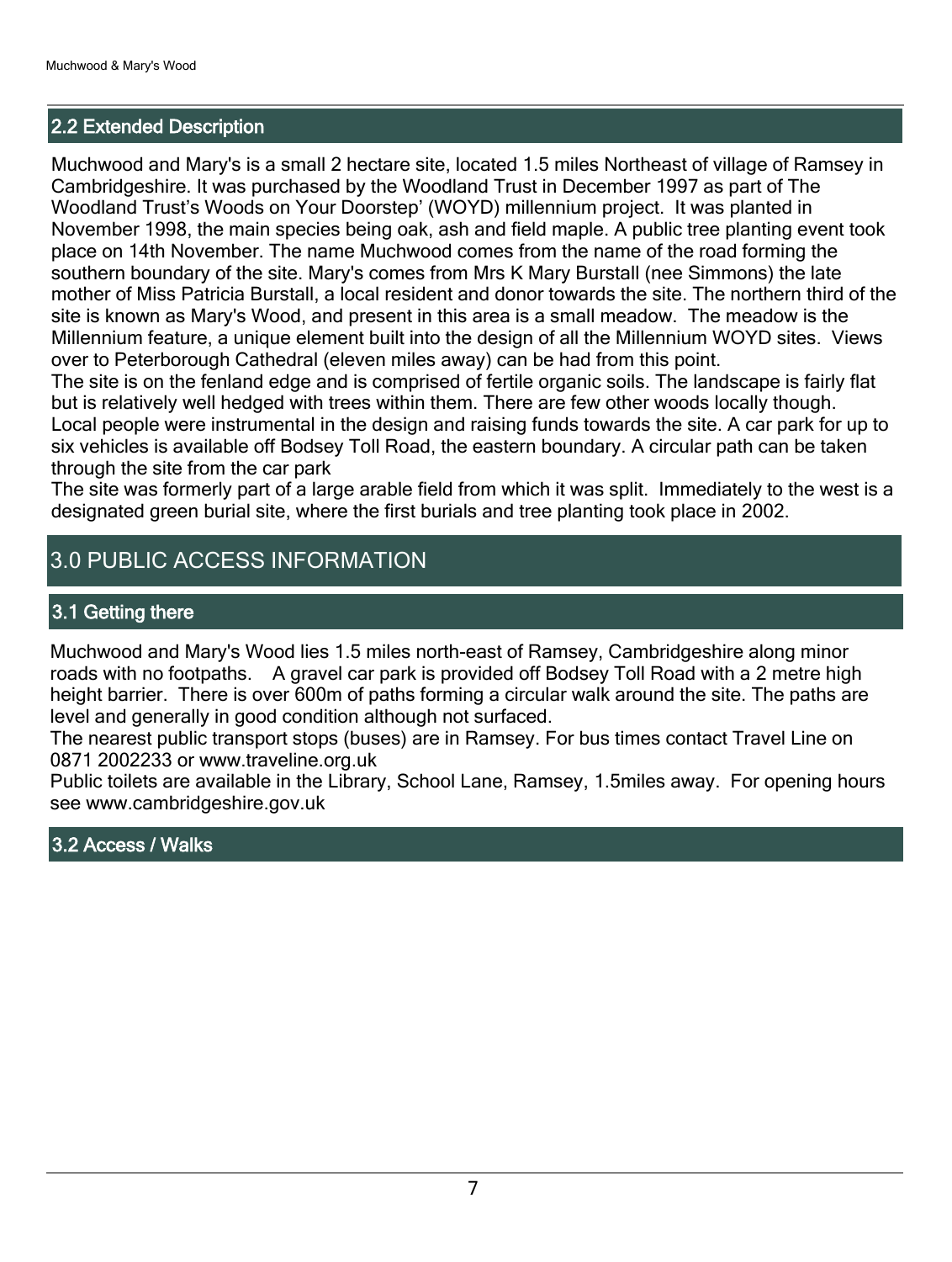# 4.0 LONG TERM POLICY

The intention is to develop Muchwood & Mary's Wood into a mature broadleaved, woodland composed of mainly native species. The woodland will be regenerating with a diversity of native tree species and support a healthy deadwood habitat, both standing and fallen. The retention of standing deadwood will only be considered where this does not pose a safety risk to visitors. A diversity of species and age class of trees will ensure the wood remains resilient to any future changes imposed on it (especially tree diseases). Some silvicultural intervention may be required in the future to ensure these conditions are maintained.

Oak is likely to be the major canopy species when the wood reaches maturity. The percentage of ash in the wood is likely to decrease in the next 10 years due to the impact of ash dieback. Any ash trees unaffected by disease will be retained and natural regeneration of ash will also be retained within a mixture of other species. A component of other species will also be present and this is likely to include field maple, hazel and hawthorn.

Public facilities at the site will be of a good standard but low key, in view of the site's small size and limited local interest. The wood will remain fully accessible for pedestrian access in perpetuity, with welcoming signage and a well-managed path network. The wood will be made as safe as practical for visitors through regular tree safety inspections in high risk zones, such as the boundary roads. Periodic management of the boundary hedge will be undertaken to ensure it does not become outgrown and therefore a greater safety risk.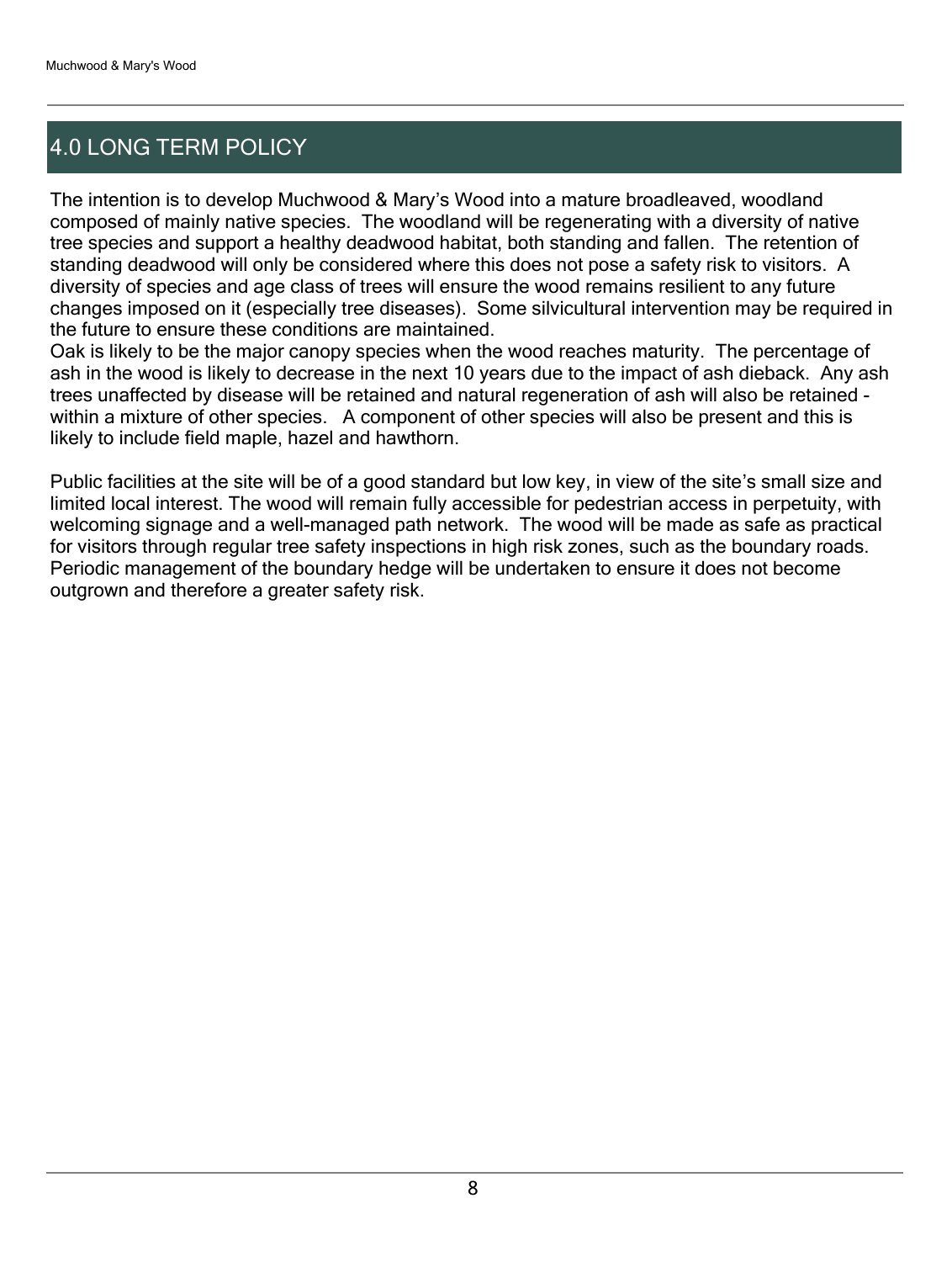# 5.0 KEY FEATURES

The Key Features of the site are identified and described below. They encapsulate what is important about the site. The short and long-term objectives are stated and any management necessary to maintain and improve the Key Feature.

#### 5.1 Informal Public Access

#### **Description**

This wood is managed for public access. A small car park is provided off Bodsey Toll Road for six vehicles, with a 2m height barrier restricting access to taller vehicles. There are over 600m of managed paths, providing a variety of short walks for local visitors. A small grass meadow in the Northwest corner, with associated bench, adds variety for the visitor. There are 2 other entrance points into the wood in addition to the car park.

#### **Significance**

The wood is a product of the local community's interest in creating an accessible woodland resource. There is very little woodland of any kind in the locality, making this an important place for local people to enjoy a woodland experience.

#### Opportunities & Constraints

Constraints:

-Because of the size of the wood, it is only likely to be of interest to visitors living very locally. -Litter build up on the road edge can be a problem, as the wood is located at a road junction.

Opportunities:

-Community support for the wood could be developed and in the future this could enable the wood to be self-managed by a local community group

#### Factors Causing Change

#### Long term Objective (50 years+)

To maintain safe and informal public access in perpetuity. The site will be welcoming with a managed path network, but facilities will be low key for this small local wood.

#### Short term management Objectives for the plan period (5 years)

The short term objective for this plan period is to ensure the site remains welcoming, safe and accessible. This will be achieved through the following:

1. The car park and entrances will be kept open, welcoming and adequately signed through annual maintenance visits. New welcome signage will be installed in 2019/20.

2. The build-up of litter will be kept to a minimum through annual maintenance visits.

3. The 600m path network will be accessible for visitors, through annual mowing.

4. Safety checks will be undertaken routinely, especially of trees in high risk zone (falling distance of the roads and paths).

5. The small 1.0 acre meadow will be kept open and grassy, through annual mowing.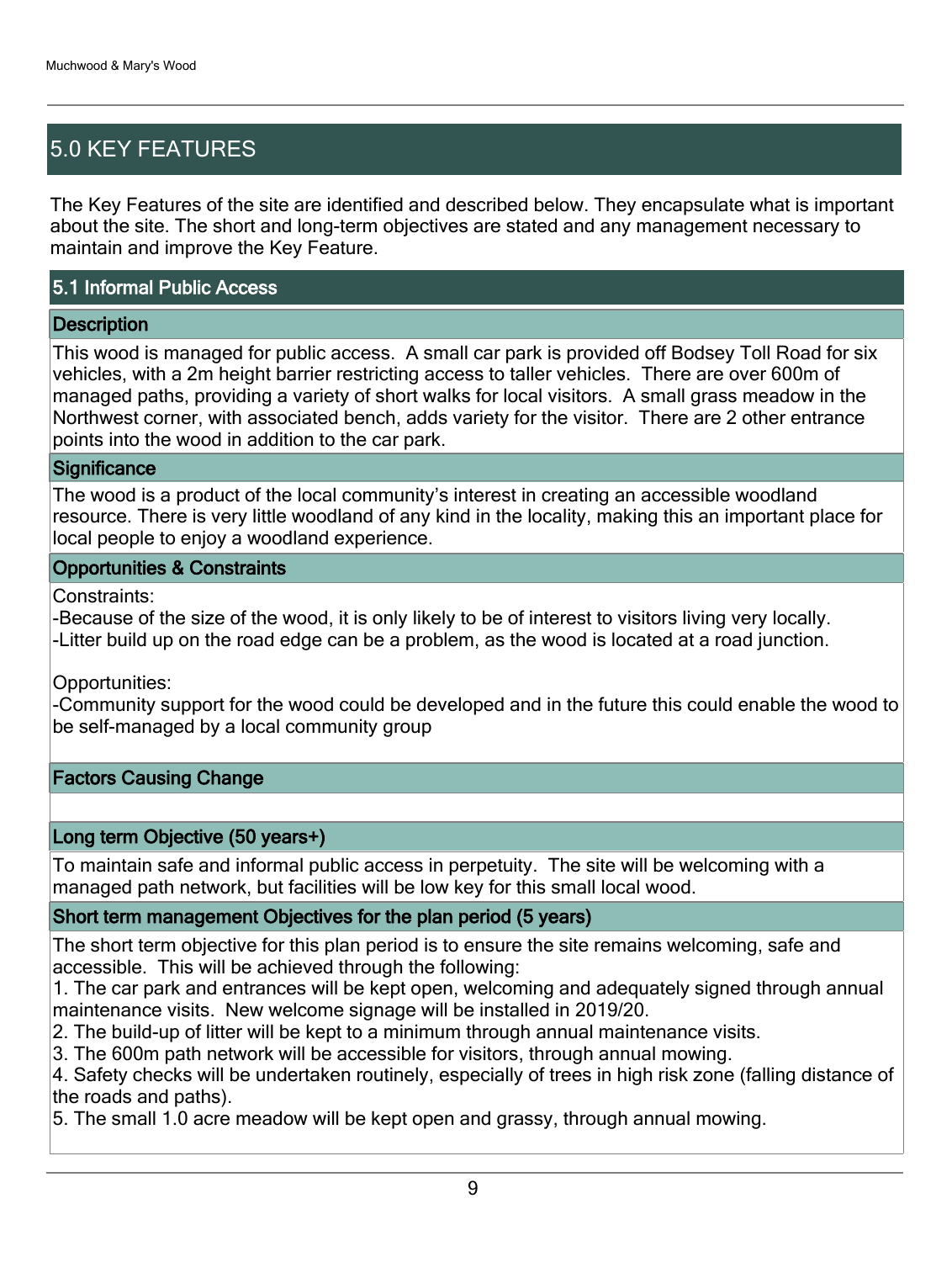Muchwood & Mary's Wood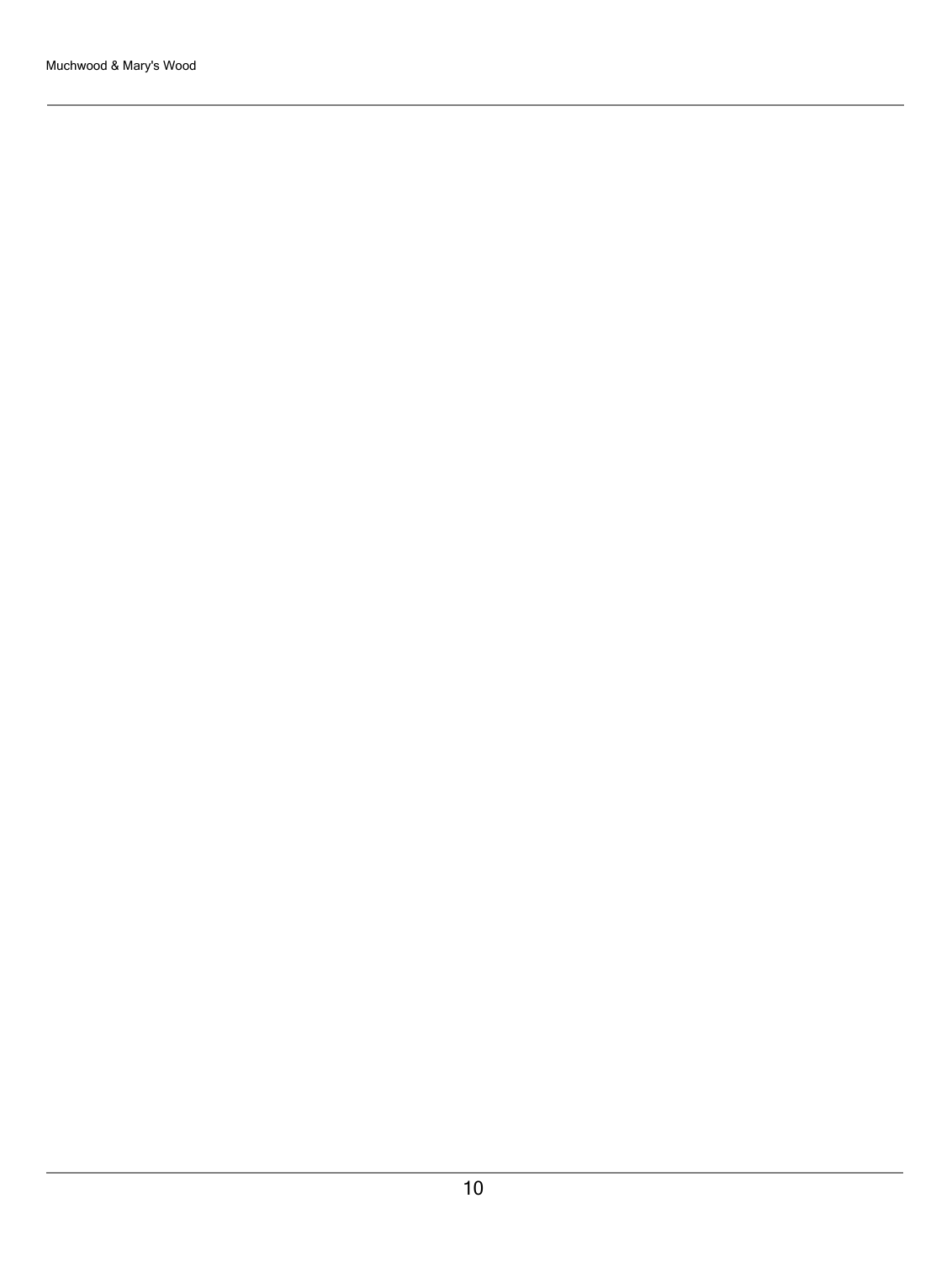#### 5.2 Secondary Woodland

#### **Description**

Muchwood & Mary's is a small native woodland (2 hectares) which was planted in 1998. The main trees planted are oak and ash, which make up 50% of the wood. Other tree species include field maple, willow, alder, hazel and crab apple. Overall there is good variation and diversity within the tree stands. Native hedgerows have been planted along most of the boundary and there is a small meadow, left unplanted, in the Northwest corner. The wood is set within an intensive agricultural fenland landscape, but there is a green burial site immediately to the west.

#### **Significance**

There are few woodlands in this part of Cambridgeshire, although ecologically notable ones such as Woodwalton and Monks Wood are within 10 miles. Therefore even relatively small woodlands make a positive contribution to both the landscape and as places for wildlife, dependent on such habitats for survival

#### Opportunities & Constraints

Constraints:

The small size of the wood, and the intensive agricultural landscape surrounding it, will ultimately limit the ecological value and the range of species that can be supported.

#### Factors Causing Change

#### Long term Objective (50 years+)

The obiective is to ensure Muchwood & Mary's Wood develops into a mature broadleaved, woodland composed of mainly native species. The woodland will be regenerating with a diversity of native tree species and support a healthy deadwood habitat, both standing and fallen. A diversity of species and age class of trees will ensure the wood remains resilient to any future changes imposed on it (especially tree diseases).

Some silvicultural intervention may be required in the future to ensure these conditions are maintained. Oak is likely to be the major canopy species when the wood reaches maturity. The percentage of ash in the wood is likely to decrease in the next 10 years due to the impact of ash dieback. Any ash trees unaffected by disease will be retained and natural regeneration of ash will also be retained - within a mixture of other species. It may be necessary to remove ash trees from high risk zones, such as path edges, to lessen the risk as the disease progresses. Some restructuring and gaps within the tree stands may result from the death of ash trees, which will add diversity and opportunities for natural regeneration to occur.

A small open meadow will be retained within the woodland for ecological and amenity reasons.

Short term management Objectives for the plan period (5 years)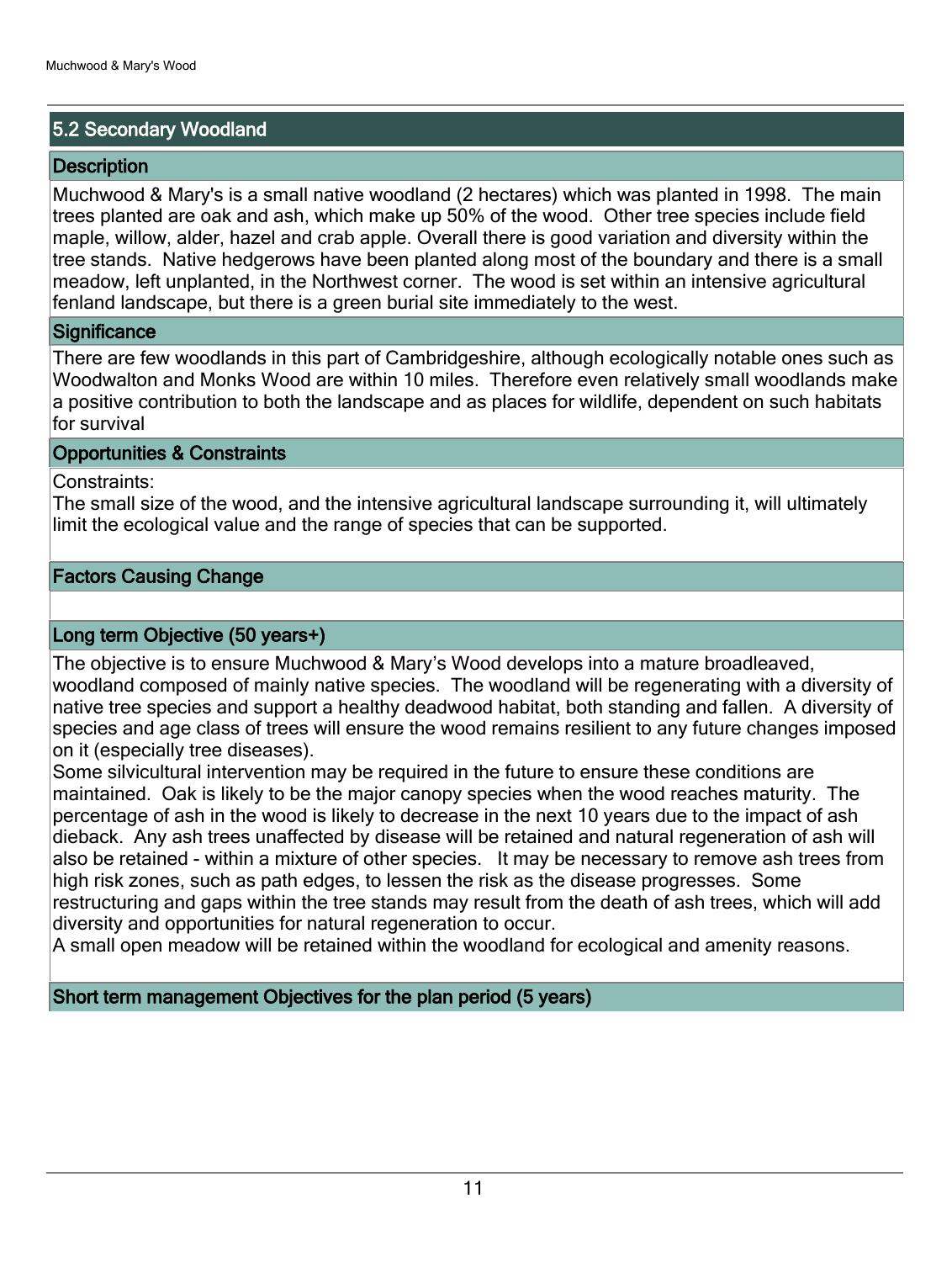During this plan period the objective will be to maintain stable and safe woodland conditions. Hence, woodland operations will be limited to that of safety.

The following works will be undertaken:

- The removal of all remaining tree guards across the wood, especially on the roadside hedges. This will be completed by 2020

- The laying or lowering of the roadside boundary hedge during 2021, a length of approximately 250m.

- The annual management of the small 1.0 acre meadow, to ensure it remains as a habitat feature.

- Monitoring for ash dieback in 2022 to assess whether there is any need to carry out safety works.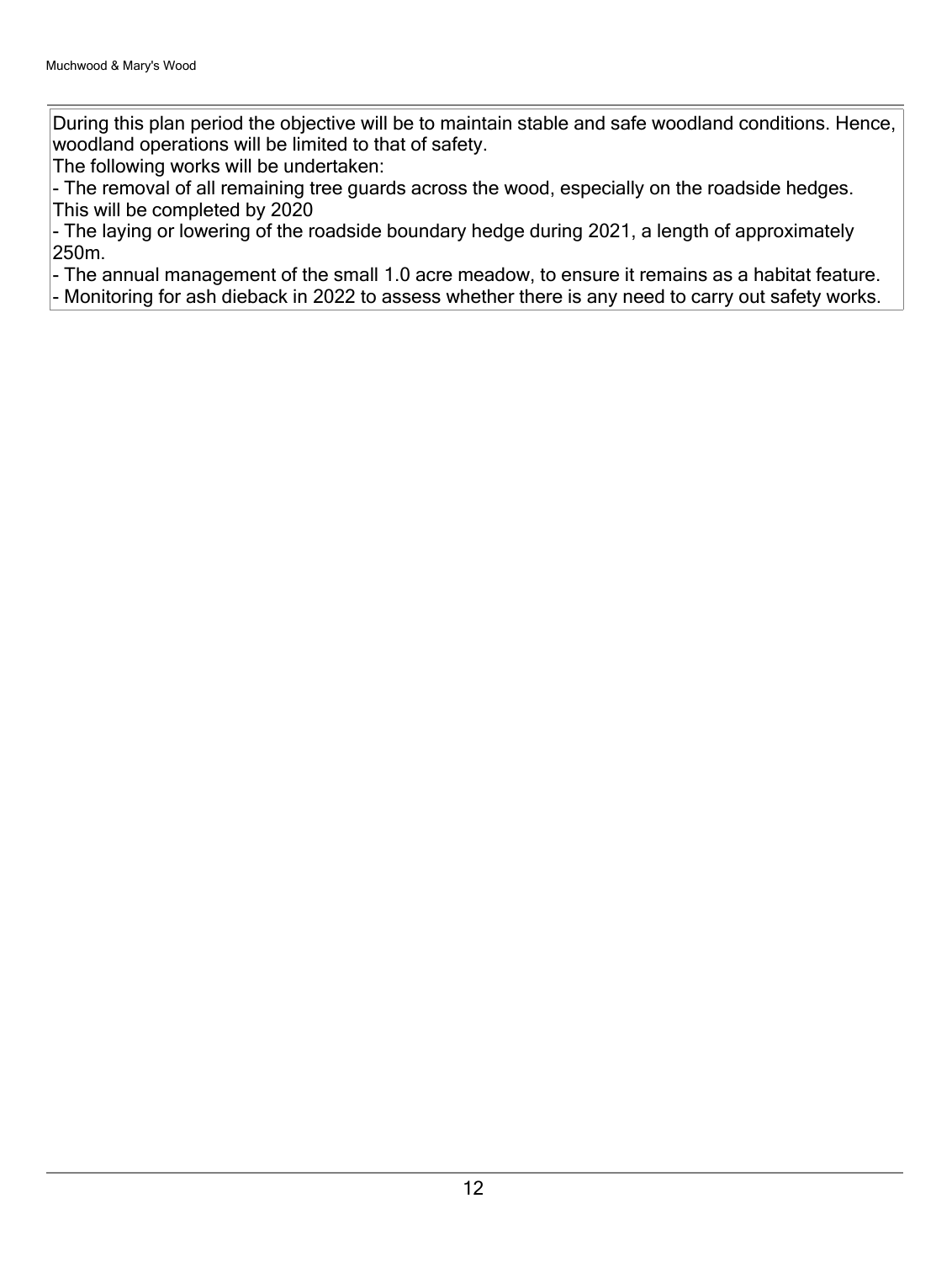| <b>6.0 WORK PROGRAMME</b> |                     |                    |        |  |  |  |
|---------------------------|---------------------|--------------------|--------|--|--|--|
| Year                      | <b>Type of Work</b> | <b>Description</b> | Due By |  |  |  |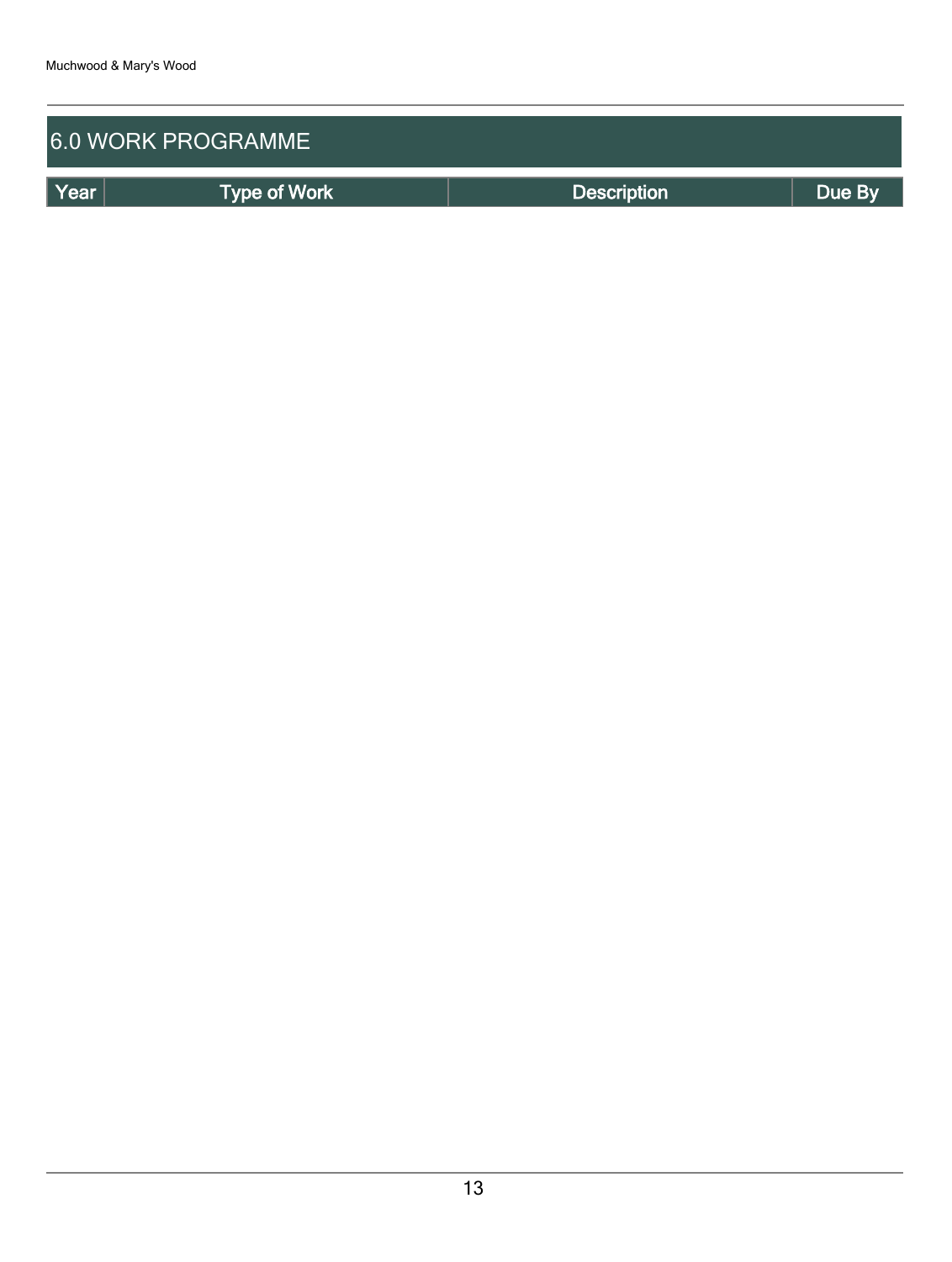# APPENDIX 1: COMPARTMENT DESCRIPTIONS

| Cpt<br>No.                                                                                                                                                                                                                                            | Area<br>(ha) | <b>Main</b><br><b>Species</b> | Year | <b>Management</b><br>Regime | <b>Major</b><br><b>Management</b><br><b>Constraints</b> | <b>Key Features</b><br><b>Present</b>                      | <b>Designations</b> |  |  |
|-------------------------------------------------------------------------------------------------------------------------------------------------------------------------------------------------------------------------------------------------------|--------------|-------------------------------|------|-----------------------------|---------------------------------------------------------|------------------------------------------------------------|---------------------|--|--|
| 1a                                                                                                                                                                                                                                                    | 2.00         | <b>Ash</b>                    |      | 1998 Min-intervention       |                                                         | <b>Informal Public</b><br>Access,<br>Secondary<br>Woodland |                     |  |  |
| Compartment 1 is the whole of the site which includes 1.6 ha of woodland and 0.4 ha of meadow.<br>The woodland is a stand of trees planted in 1998 consisting of mainly oak and ash, but which also<br>includes field maple, hazel, willow and alder. |              |                               |      |                             |                                                         |                                                            |                     |  |  |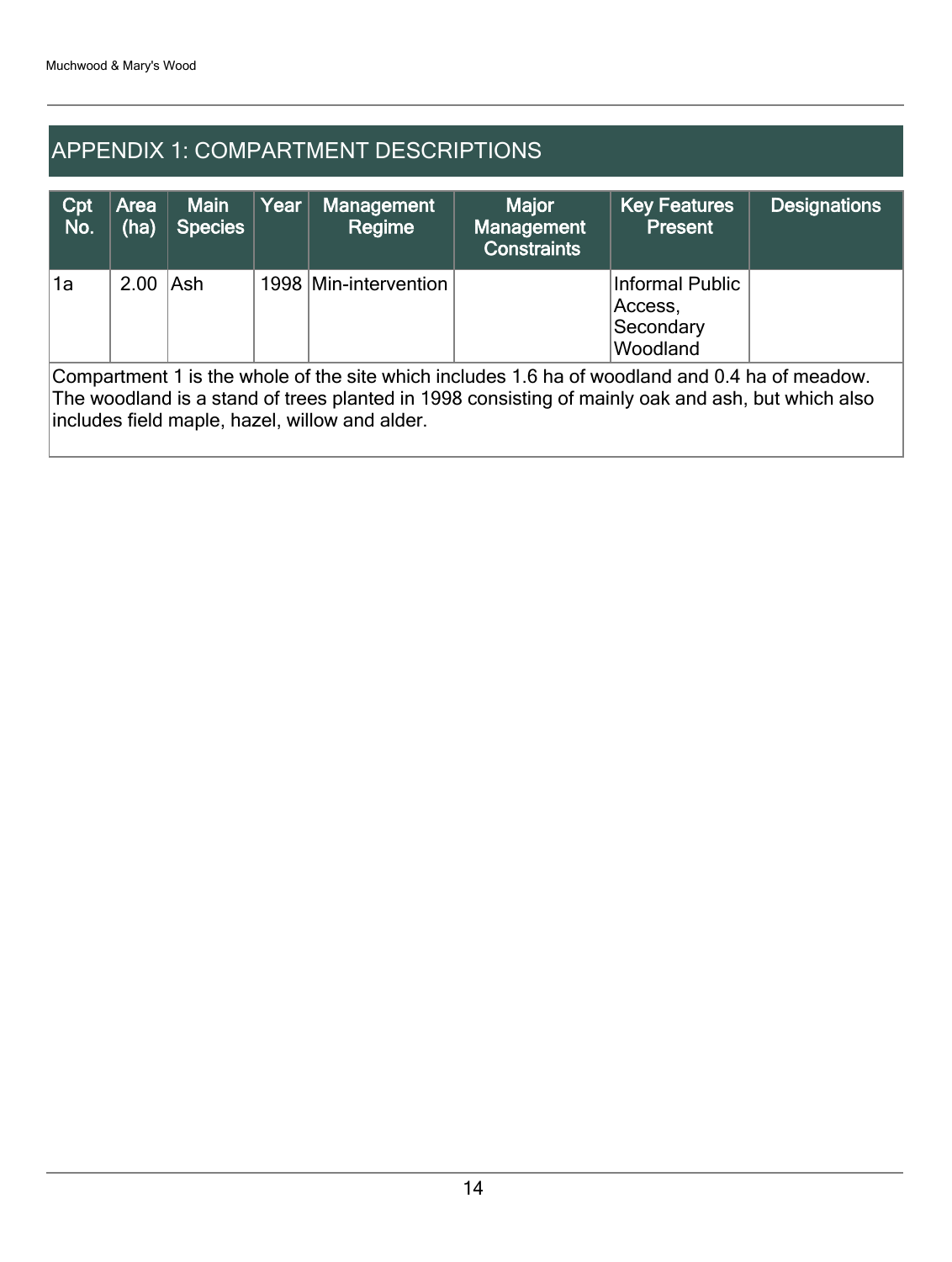# **GLOSSARY**

#### Ancient Woodland

Ancient woods are defined as those where there has been continuous woodland cover since at least 1600 AD. In Scotland ancient woods are defined strictly as sites shown as semi-natural woodland on the 'Roy' maps (a military survey carried out in 1750 AD, which is the best source of historical map evidence) and as woodland all subsequent maps. However, they have been combined with long-established woods of semi-natural origin (originating from between 1750 and 1860) into a single category of Ancient Semi-Natural Woodland to take account of uncertainties in their identification. Ancient woods include Ancient Semi-Natural Woodland and plantations on Ancient Woodland Sites (see below). May support many species that are only found in ancient woodland.

#### Ancient Semi - Natural Woodland

Stands in ancient woods defined as those consisting predominantly of native trees and shrubs that have not obviously been planted, which have arisen from natural regeneration or coppice regrowth.

#### Ancient Woodland Site

Stands in ancient woods that have been converted to plantations, of coniferous, broadleaved or mixed species, usually for timber production, including plantations of native species planted so closely together that any semi-natural elements of the understorey have been suppressed.

#### Beating Up

Replacing any newly planted trees that have died in the first few years after planting.

#### **Broadleaf**

A tree having broad leaves (such as oak) rather than needles found on conifers (such as Scots pine).

#### **Canopy**

The uppermost layer of vegetation in a woodland, or the upper foliage and branches of an individual tree.

#### Clearfell

Felling of all trees within a defined area.

#### **Compartment**

Permanent management division of a woodland, usually defined on site by permanent features such as roads. See Sub-compartments.

#### **Conifer**

A tree having needles, rather than broadleaves, and typically bearing cones.

### Continuous Cover forestry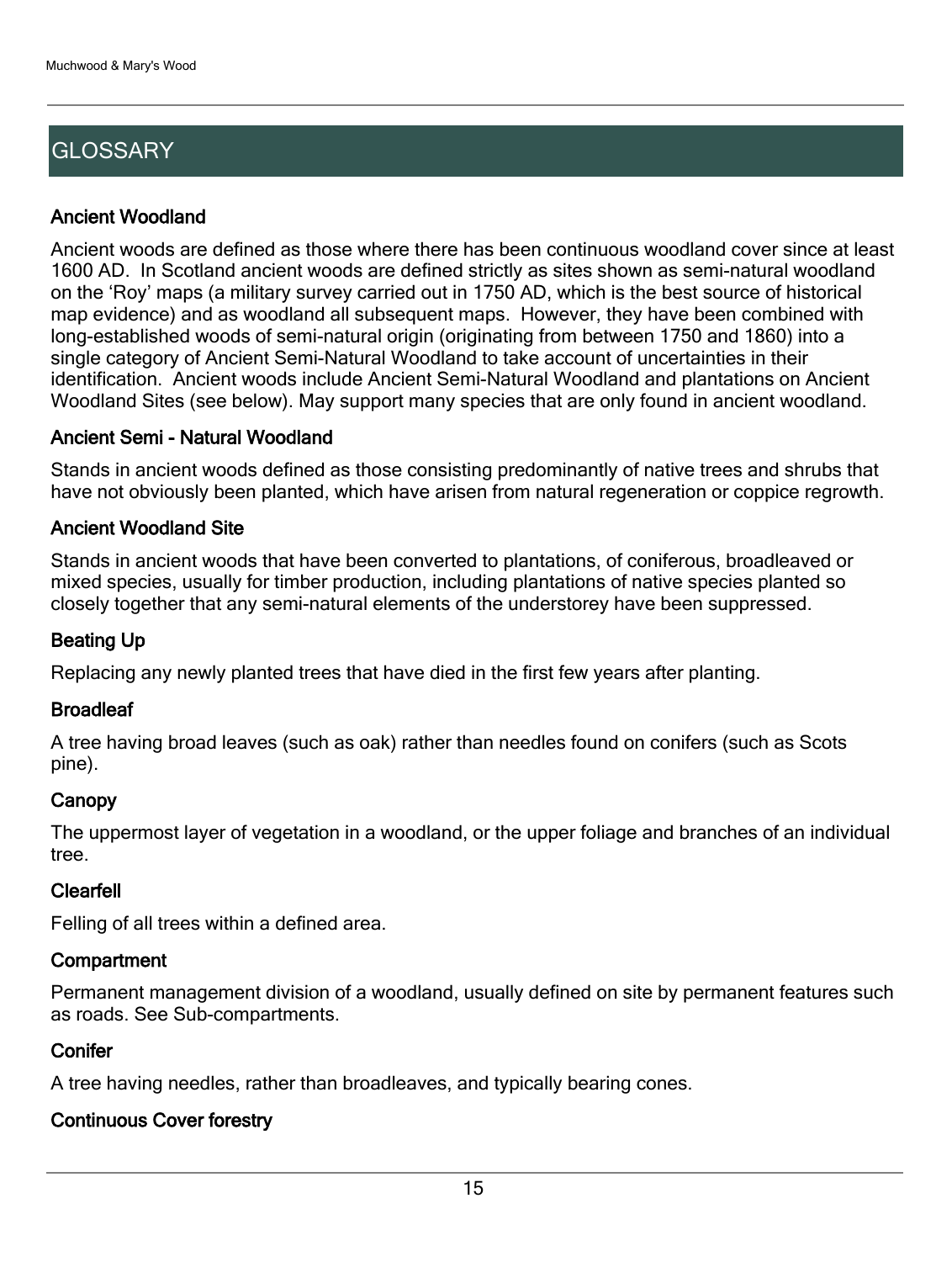A term used for managing woods to ensure that there are groups or individual trees of different ages scattered over the whole wood and that some mature tree cover is always maintained. Management is by repeated thinning and no large areas are ever completely felled all at once.

#### **Coppice**

Trees which are cut back to ground levels at regular intervals (3-25 years).

#### Exotic (non-native) Species

Species originating from other countries (or other parts of the UK) that have been introduced by humans, deliberately or accidentally.

#### Field Layer

Layer of small, non-woody herbaceous plants such as bluebells.

#### Group Fell

The felling of a small group of trees, often to promote natural regeneration or allow planting.

#### Long Term Retention

Discrete groups of trees (or in some cases single trees) that are retained significantly past their economic felling age. Operations may still be carried out within them and thinning is often necessary to maintain stability.

#### Minimum Intervention

Areas where no operations (such as thinning) will take place other than to protect public safety or possibly to control invasive exotic species.

#### Mixed Woodland

Woodland made up of broadleaved and coniferous trees.

#### National vegetation classification (NVC)

A classification scheme that allows an area of vegetation to be assigned to the standardised type that best matches the combination of plant species that it contains. All woodlands in the UK can be described as being one of 18 main woodland types (W1 - W18), which principally reflect soil and climatic conditions. For example, Upland Oakwoods are type W11, and normally occur on well drained infertile soils in the cooler and wetter north and west of Britain. Each main type can be subdivided into numerous subtypes. Most real woods contain more than one type or sub-type and inevitably some woods are intermediate in character and can't be properly described by any sub type.

#### Native Species

Species that arrived in Britain without human assistance.

#### Natural Regeneration

Naturally grown trees from seeds falling from mature trees. Also regeneration from coppicing and suckering.